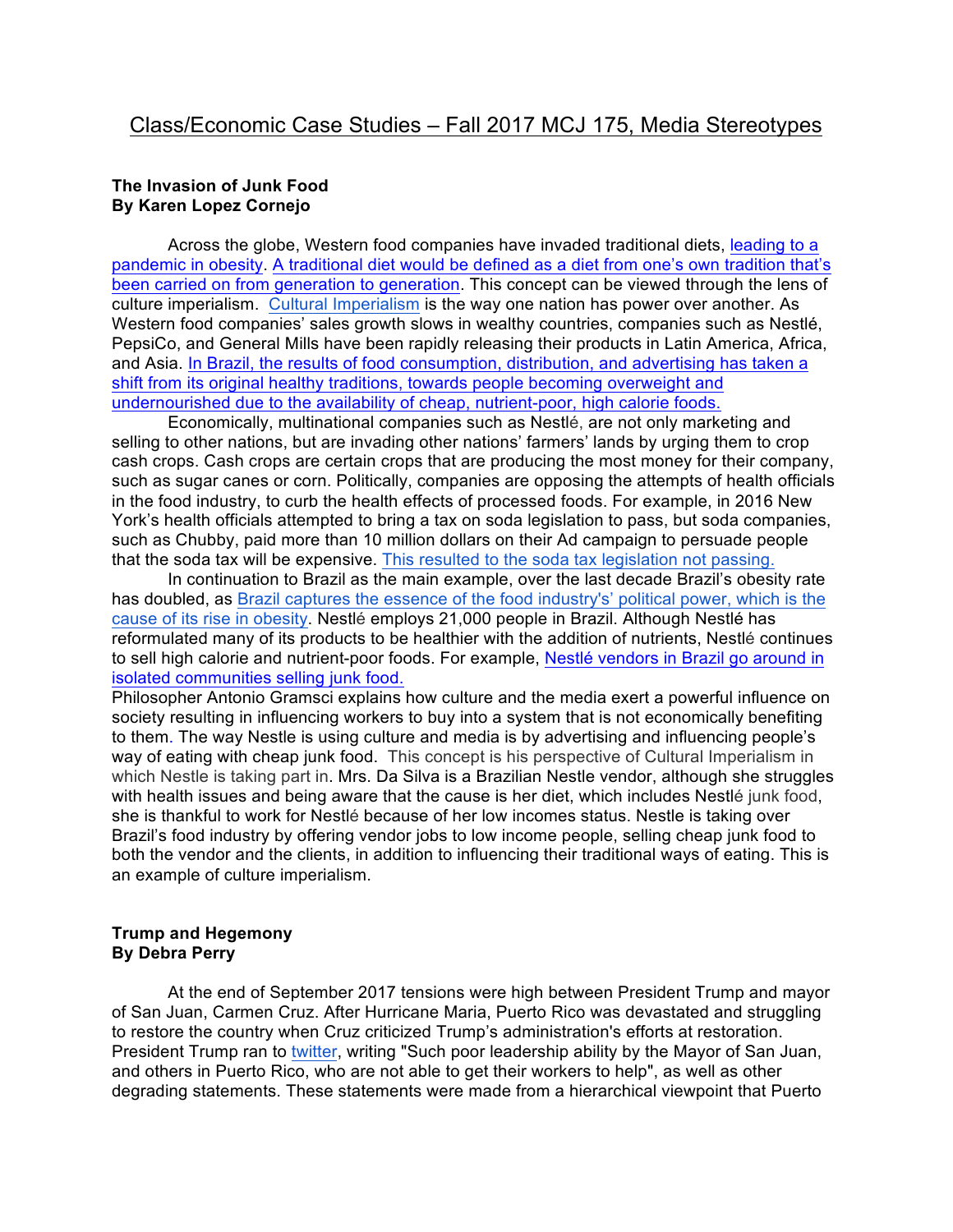Rico is financially and politically beneath, or behind, the rest of the United States. These types of comments from the president play into the idea of the continental United States as a cultural hegemon and other U.S. territories being less than.

 "U.S. cultural **hegemony** depends in part on how well media, government, and other dominant institutions popularize beliefs and organize practices that promote individualism and **consumerism**." This is significant because when you have a highly publicized figurehead in the media, such as the President of the U.S., his publicized personal opinion of other U.S. territories becomes popularized. Therefore, when President Trump bashes Puerto Rico's leadership skills and population as a whole, he creates a national view of Puerto Rico as being lesser than the continental U.S, who he did not bash in regards to relief after hurricanes Harvey and Irma.

Be aware of current events, and educate yourself on political issues, instead of just believing political figures without research. If you know nothing about a topic, you are vulnerable to believing anyone with any power, whether they are right or wrong. Knowledge is power.

## **A Hierarchical View of the United States By Hugo Rico**

After the hurricane Harvey hit Texas, Mexico and other countries offered to aid the United States. After the catastrophic earthquakes in Mexico, United States president Donald Trump has yet to send aid and was slow to tweet about the incident. The president is trying to put the United States into a hierarchical state against other countries by ignoring them and making the United States more superior. This is an example of hegemony and power, showing other countries that the United States doesn't need aid from anyone. However, the Trump Administration is more than just a political issue, class/economic issue, or a hegemony issue. The Trump Administration has become more of a race issue. The Trump administration only targets groups of people that causes concerns to the United States. The Trump Administration also put a hold on many Middle Eastern visas because of high levels of terrorism coming into the United States. President Donald Trump bans muslim refugees coming into the United States and several other incidents where the United States has a specific target audience. Overall the United States is being put into a hegemonic state by the president and his administration.

#### **Have You Thanked a Farmer? By Ashley Baggs**

Did you buy groceries this week? How many of those items were brought to you by a farmer, or rancher? Yup, most every item you purchased has been brought to you by a farmer, or a rancher. Why are these providers of goods so belittled and poorly recognized then? Mike Rowe asked these same things in his 30 second video from 2017 Attn: Farmers Deserve Our Respect.

Farmers and ranchers have been stereotypes as "dirty", "stupid", and "lazy" by many Americans who do not understand the job farmers do and the product they give us. For instance, the crappy John Deere tilling the ground costs more than five brand new Mercedes. According to an article on AgWeb.com, almost 60% of farmers work 10-14 hours a day, seven days a week. Yet, because of EPA, real estate, and energy challenges, incomes are declining and farmers are making less than they have in decades yet face the costs of diesel fuel in California.

What can we do? 1) Media could help explain the value of agriculture. Consumers can start by buying local to increase the profits that farmers can make, because the product is not being shipped long distances. Thus, you keep a fresher product on your table and you also keep a farmer in business. 2) Understand what a farmer/rancher goes through to get you fresh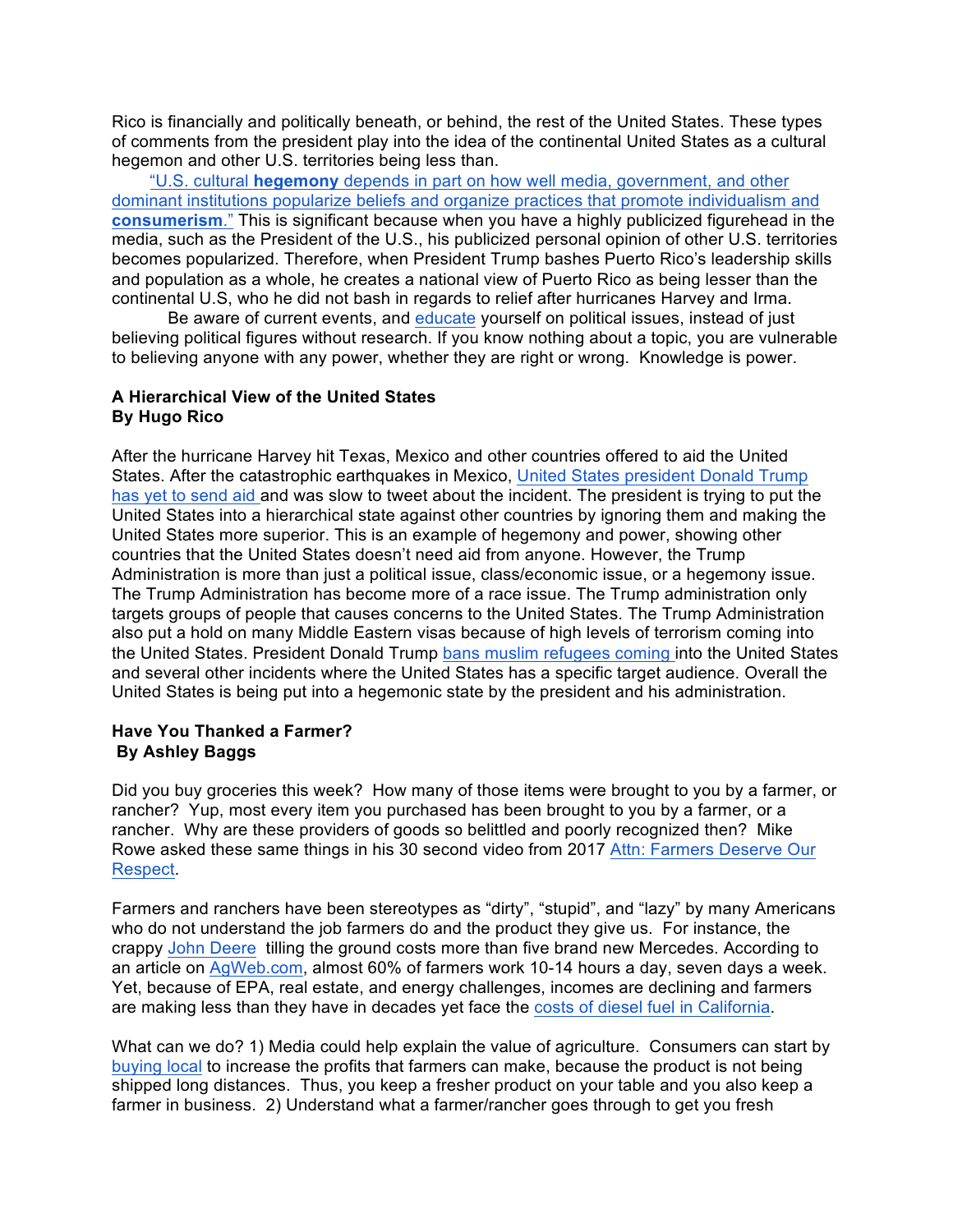produce, cotton, meat, and nuts (just to name a few). From the moment this person gets out of bed, they are watching the news for weather and stocks (yes, the stock market affects them greatly), preparing for their busy day in the fields, and making sure that all of their employees have everything they need. These people may look unintelligent and dirty, but they work with their hands and carry a heavy mind load. Last, you can thank a farmer.

These human beings do so much for you, me, and everyone on the planet as their daily job. They struggle as new laws are passed and urban sprawl encroaches upon their land. The wrinkles on their face tell a stereotyped story of hard work and hard times, but they pray for the good times to come. So, when you lay your head on your pillow tonight and rest easy with a full belly, remember to ask yourself "Have YOU thanked a farmer?"

#### **Weinstein's Settlements Paid for 3 Decades By Nathalene Vang**

As widely reported, Harvey Weinstein is accused of sexually harassing more than 60 women and over 27 sexual assaults. These sexual assaults date back to 1980's and continued until recently, underpinning stereotypes of powerful men discriminating against people of a lower class.. Why is it that these crimes were unreported or if they were, what happened to the reports?

Many of the sexually harassed victims stated that they did not report the sexual assault because they feared retaliation by Mr. Weinstein. Recently Zelda Perkins, an assistant at Miramax London speaks up about how she was sexually harassed by Harvey Weinstein for 19 years. No one knew of this because Harvey Weinstein and lawyers gave Perkins a settlement to be quiet about Weinstein's sexual assault towards her. Perkins told the media in October about the settlement between her and Weinstein's lawyers. She finally broke the non-disclosure agreement after 19 years. She states in one of her interviews,

 "My entire world fell in because I thought the law was there to protect those who abide by it. I discovered that it had nothing to do with right and wrong and everything to do with money and power."

This is not just some sexual abuse we can take slightly. This is a man who is using his power and status to take advantage of others. Not only that, but because of his name and reputation, he is able to get away with it for decades. Power and money steps over anyone under it. This crime is more than just sexual assault but unequal opportunities and discrimination in the workplace.

## **Trump Tax Reforms**

#### **By Joe Gomez**

 The tax reforms that trump has been proposing shows the misunderstanding of the current climate between the rich and poor. Race is also coming to the forefront as the gap between the rich and poor is ever increasing helping to create more and more tension between the two. These tax reforms being proposed has done nothing to ease the minds of the people in need of financial help either. In an article by Vice news called "We asked members of the One Percent who would benefit most from the president's huge tax cut to weigh in. Spoiler alert: It's bad." the article helps to explain what it all means.. The reforms seem to benefit only the rich and does little to nothing for the poor and middle class people. America is the mixing pot of culture and race, yet there are blatant forms of cultural racism and claims of the minimization of racism. The White House as well as police departments have been seen as white washed, old, and out of touch with the people they govern and protect. Some can apply systematic racism to the White House and how it runs itself with very little representation for any other race. The divide between classes and race will continue to grow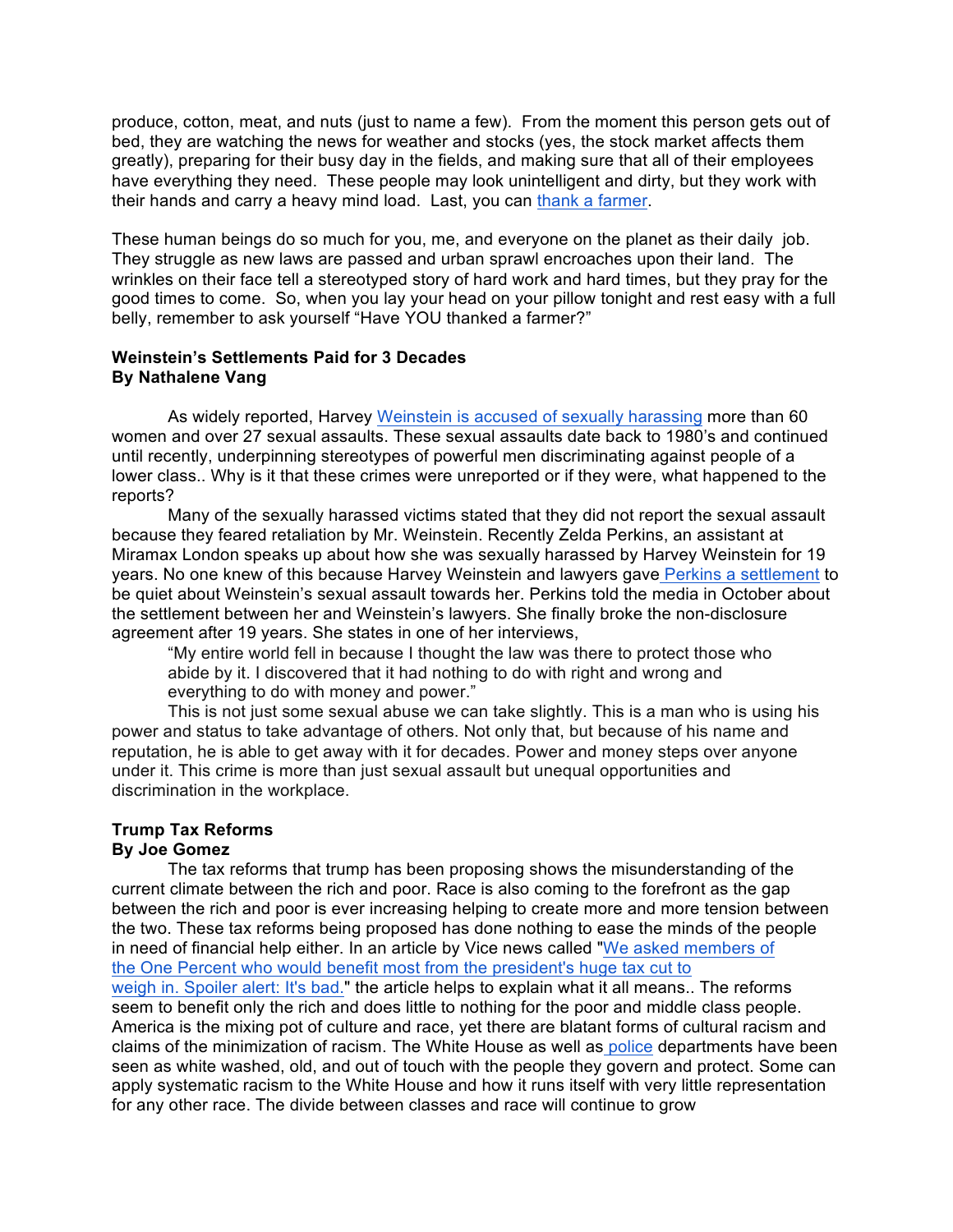#### **Trump, Obamacare, and Hegemony By Corbin Roache**

Did you know that nearly 32 million people in America are dependent on Obamacare? Obamacare gives Americans access to quality and affordable healthcare. But now that Obama is out of office everything is going to change. On October 16, 2017 President Donald Trump declares that "there is no such thing as Obamacare anymore". This would result in millions of people losing health insurance coverage completely and would cause premiums to rise 20- 25% within the first year after it is repealed.

All over the nation people tried to fight for the Affordable Care Act but have given up after Trump officially decided to repeal Obama's signature health care law. Trump has noted that lawmakers are trying to create some sort of "short-term fix" for the health-care market. Trump has recently signed an executive order that is making federal agencies look into making many changes. These changes could possibly increase the enrollment in other health care plans.

Until Trump finds a better option for the people, Obamacare will continue to be the law of the land. Obamacare's goal is to encourage low-income people to sign up for its coverage. Almost all Americans will still be required to pay a tax penalty or have some sort of health insurance coverage. Trump has told reporters that he finally thinks there are enough votes to pass the Obamacare repeal but after many fails of trying to repeal he has yet to prove it. For now, Trump will continue to try to repeal Obamacare in hopes he can come up with an alternative health care plan, one that perhaps will be called "Trumpcare". But until then, Obamacare will continue to be the #1 health care plan offered in America.

 Hegemony is the dominance of one social group over another. Higher class citizens, who may not be enrolled in Obamacare, are still being affected by it since they still have to pay taxes for those that are enrolled. However, even without Obamacare they would have to pay taxes. Their taxes are going towards a good thing and is actually helping people of lowerincome that might not be able to afford any health coverage without Obamacare.

## **Puerto Rico: Living in an Hegemonic World By Anyssa Garza**

The recent hurricane in Puerto Rico has caused a lot of damage to the country, but Trump's response has been muted. Hurricane Relief has been sent to Puerto Rico, but the damage is so severe that the hurricane relief doesn't relieve the country of their problems. The question is, why was Trump's response rate to the damage in Puerto Rico low, if Puerto Ricans are American citizens?

 Society has this idea that in order to be a "true American" you had to have been born in the U.S., know how to speak English, and believe in some sort of God. This **stereotype**  perpetuates societies view of those who do not conform or deviate from this **stereotype**. This **stereotype** illustrates the **hegemony** in American culture, wherein a social group holds the power or dominance over another social group. In this case, American society has created an image for what an American looks like; however, Puerto Rico is an American territory. According to Section 302 of the Immigration and Nationality Act, Puerto Ricans have the same birthright as Americans, but because they were not born in or are part of the contiguous United States , they are treated differently than those who are. America lives in a **hegemonic** society where people believe that they are superior to others just because of the fact that they were born in America. This is evident in the way Trump responded to Puerto Rico because he had the control as to whether Puerto Rico was helped.

Let's not forget the fact that Puerto Ricans have the birthright of an American citizen, but they also use U.S. currency, they are able to join the armed forces, use the postal service, and the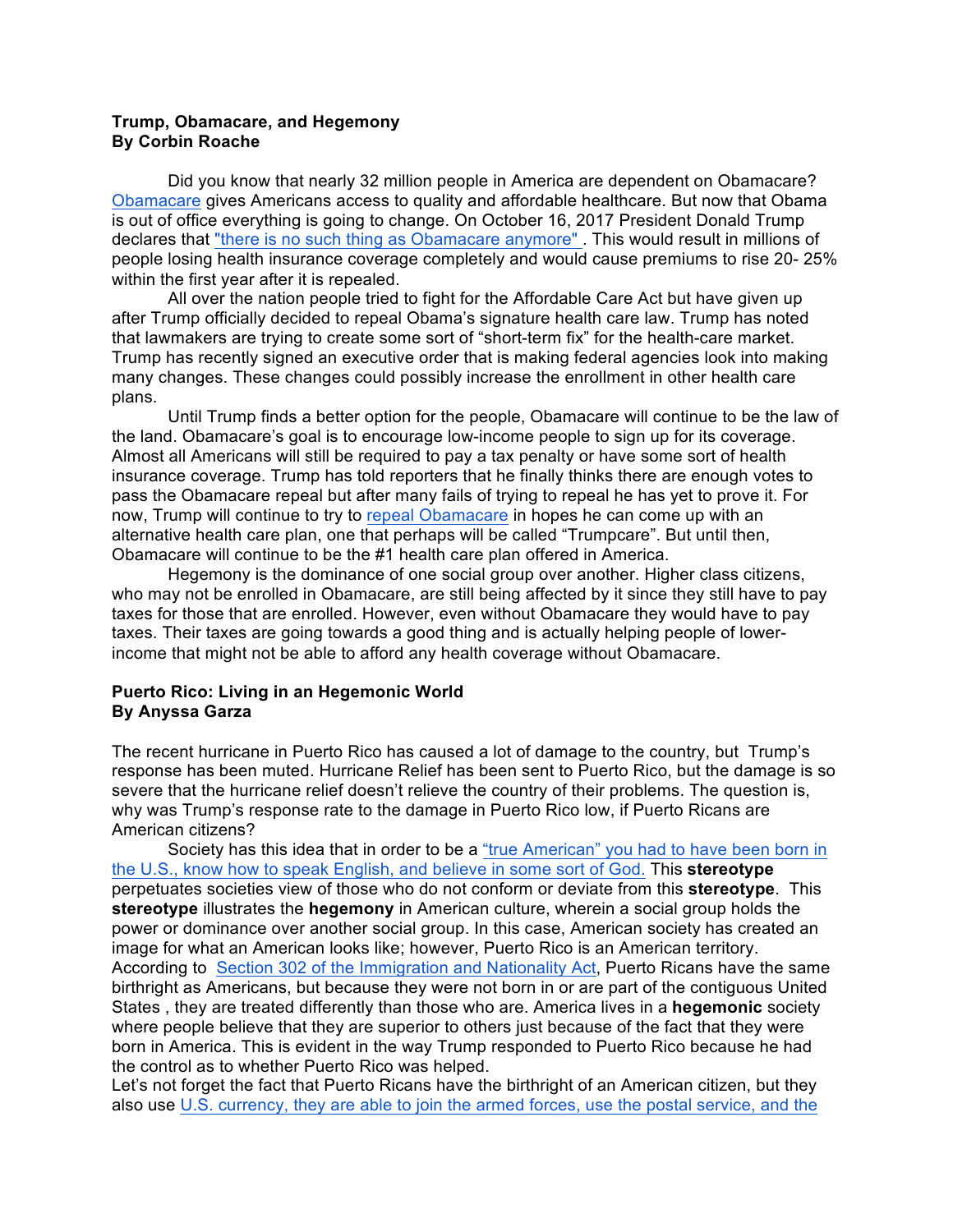American flag hangs over Puerto Rico's capital. Puerto Rico also pays majority of federal taxes including payroll, Social Security, and Medicare taxes. However, because Puerto Rico is not a state it is not able to vote and pay federal income taxes, but this does not mean that they are more or less American than those who do.

 Another factor that may have led to the low response rate to Hurricane Maria in Puerto Rico is the fact that Puerto Ricans are Latinos. The recent events; such as the riots in Charlottesville, Virginia and Trumps ideas of building a wall may be a factor to the low response rate in Puerto Rico. It is still not clear if **racism** could be a factor to the slow response rate. Americans should know that Puerto Ricans are American, and by knowing this fact the aid to help will become more prominent. The **stereotype** that a true American is someone who was born in the United States, speaks English, and is a white man or woman illustrates how the American culture may dominate the view of Americans and how they view others.

## **Jail the Poor and Free the Rich? By Kelly Blichfeldt**

As you read this post, 450,000 Americans sit in jail awaiting trial because they cannot afford bail. Our justice system was designed to provide equal treatment under the law to all, but overwhelming numbers of poor Americans remain in jail simply because they cannot afford bail. More often than not, personal wealth and social connections determine whether or not someone stays in jail. How is this fair?

## Targeting the Poor

The bail system that the United States currently has targets low income communities and communities of color directly. Historically, lower class communities consist mainly of minority groups such as low income people of color. Many issues arise when a low income person remains in jail due to a lack of funds. Examples include the risk of losing a job, home, and in extreme situations- custody of children. Work is currently being done to enact change specifically with sentencing and mandatory minimum laws, but no real change can happen without reforming the bail system.

## **Statistics**

9 out of 10 defendants who are awaiting trial in jail cannot afford their bail. This significantly impacts black and latino men who on average pay 19-35% more than their white counterparts for the same crime. It costs roughly \$38 million a DAY uphold current imprisonment for those awaiting trial. Taxpayer money is being wasted on low income non-violent offenders who are there simply because they cannot afford their bail.

## What Can Be Done?

A new bi-partisan bill has been introduced by U.S. Senators Kamala Harris and Rand Paul called the Pretrial Integrity and Safety Act. This bill would reform bail by changing it to reflect a risk assessment of the offender. This means offenders will only await trial in jail if they are deemed a risk to themselves or society. The bill would also allow states to reform the system themselves to fit their own personal needs instead of creating a single system under the federal government. The states would be held accountable in making sure that their risk assessment of offenders is not biased based on race or class and would be done through analysis of trends and data instead. This bill would ensure that people do not remain in jail simply because they do not have the ability to bail themselves out and would also save the American taxpayers money upon its passing.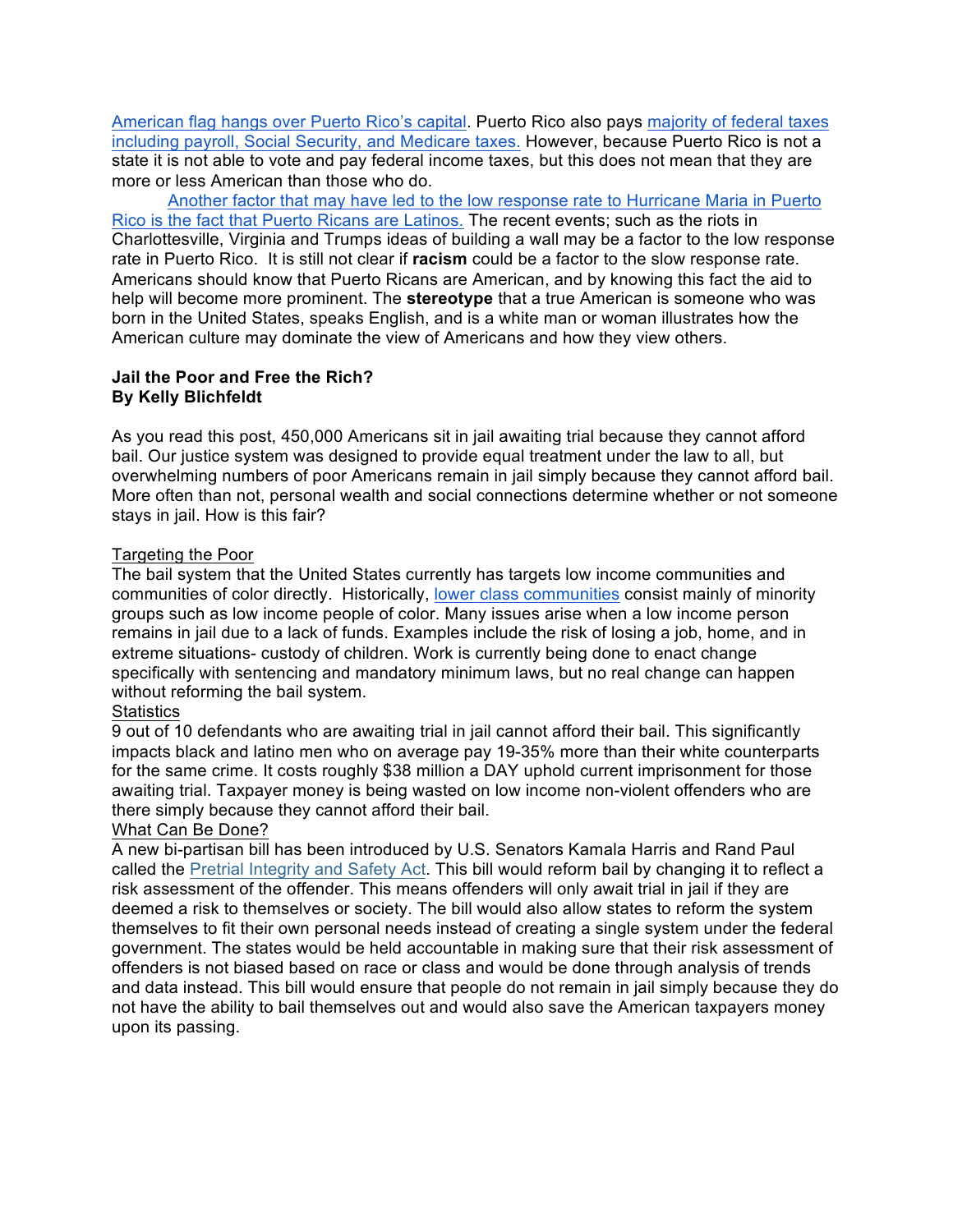#### **Ban On The Homeless By Connor Matteson**

On August  $17<sup>th</sup>$  2017 the Fresno City Council, 4-1 vote, agreed upon terms where it will be "illegal for homeless people to camp in tents or lean-to shelters on public or private property across Fresno." Even though this act has to go through a second vote, by looking from the previous rule it seems as it will pass again.

The only thing harsher than their act is the backlash from the community itself. People have been rallying in support for the overturn of this act because of the negligence of it. "The law would make camping on public or private property without the owner's permission a misdemeanor punishable by a \$1,000 fine or by up to six months in jail, City Attorney Douglas Sloan said." There are a couple things wrong with that and the first one is that how are they supposed to pay the fine? They are homeless and most are without a job or income… Hopefully they see what they have done wrong and the voting goes differently in this second round. "Nobody ever aspired to be homeless. … It's a multidimensional problem," Jenkins said. "You can't paint every homeless person with the same brush. They are individuals, individual stories, individual reasons."

This just isn't happening here in Fresno, a great example is the Seattle Jungle. It is a whole community that is run by homeless and they have their very own culture that they practice. The thing about it is that it is located outside of the city because it is so dangerous to be there. This is a huge example of class bias because the ones voting want to make the downtown area nicer and the only way to do that in their eyes is to get rid of the homeless population. The homeless do not have a voice at all in this whole case and it is only affecting them. Great example of class biased **hegemony**. This definitely creates tension between the community and the homeless population and Fresno is now in the middle of this war.

# **#MeToo: Giving Voice to the Voiceless By Richard Chang**

Behind the glitz and glam, there's an equally darker, horrendous side of Hollywood that has been kept well behind the curtains. With the surge of the Harvey Weinstein allegations, actress Alyssa Milano brought millions together on Twitter with the tweet #MeToo to bring awareness of how huge sexual harassment and assault is, not only to celebrities in Hollywood, but to everyday people as well.

The MeToo movement started a decade ago by activist Tarana Burke. Distraught by the confession of a young girl being sexually abused by her mother's boyfriend, Burke felt helpless but knew there needed to be something done. In 2006, Burke started her own campaign called Just Be Inc. and soon MeToo was born. It was to give voice to those who were sexually harassed, assaulted, and/or exploited and to let others know that they are not alone.

Since Alyssa Milano's tweet, some have criticized the movement as a witch-hunt in which Barbara Walters claimed, "[was] destroying the entire [film] industry." With comments like these, it hinders the victims of not wanting to share their stories as if they should feel guilty about destroying someone's career that was built on sexual misconduct.

The larger problem isn't people coming out with their stories. It is the American public's slutshaming attitude. "What were you wearing?" "What were you drinking?" These questions lead to the larger picture of blaming the victims; shutting them down and letting the predator get away which is why the overall movement of #MeToo is to let victims know that they are not alone.